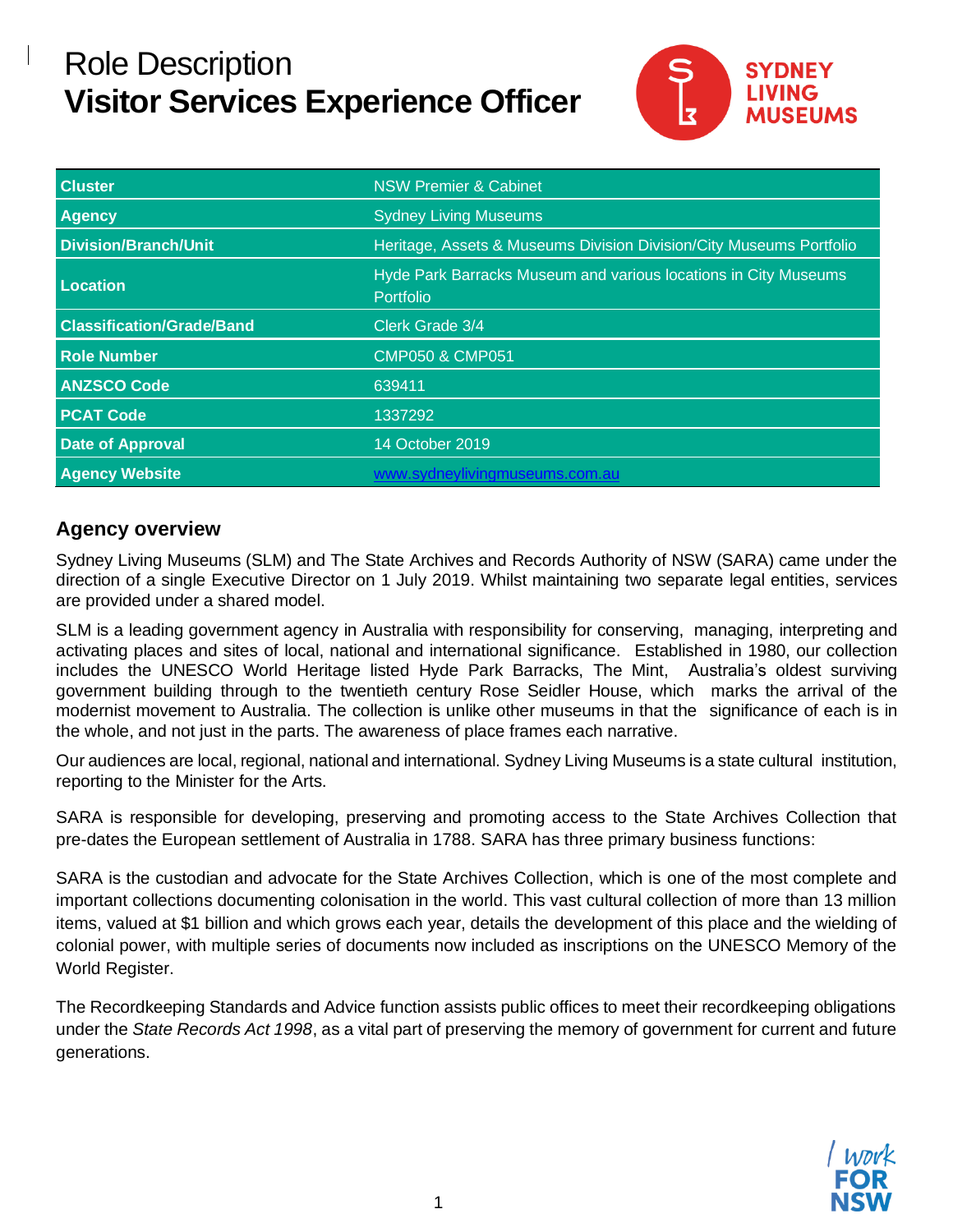Commercial Operations, through the Government Records Repository, has substantial capability to provide commercial storage, records management, digitisation and consultancy services and generates the majority of SARA's operating revenue.

# **Primary purpose of the role**

Support the Visitor Services Coordinators to lead front of house services and teams in the delivery of optimum customer experiences across the City Museums Portfolio sites.

#### **Key accountabilities**

- Collaborate with and support the Visitor Services Coordinators to ensure delivery of high quality visitor experiences through outstanding customer service, information and advice regarding the site's exhibitions, education programs, public programs and events; effective response to visitor enquiries, complaints and feedback and identification of opportunities to further strengthen visitor experiences.
- Undertake responsibility for the day to day management of all City Museums Portfolio volunteers to ensure suitable coverage and customer services standards in the delivery of services to visitors.
- Liaise with the Operations Coordinator to facilitate all City Museums Portfolio Volunteers training, feedback and review, communications and recruitment.
- Roster the City Museums Portfolio's Visitor & Interpretation Officers under the supervision of the Visitor Services Coordinator to provide support for front of house operations when required and liaise with the Bookings Services Team to manage groups, vacation care and internal bookings.
- Provide timely and efficient administrative support to facilitate efficient visitor services.
- Support retail logistics to oversee stock movements, receipt control and visual merchandising in the Portfolio's museum shops.
- Maintain a range of systems in order to communicate daily events and bookings to front of house teams and prepare staffing rosters, determining priorities for daily resource allocation.
- Perform the role of front of house shift supervisor on days where the Visitor Services Coordinators are not rostered (weekends) to ensure appropriate levels of supervision and support for the Visitor & Interpretation Officers and Volunteers.

# **Key challenges**

- Maintaining the highest standards in customer service across a diverse range of day-to-day and recurring activities, whilst responding to immediate operational needs.
- Exercising effective judgement in balancing competing demands, complex operational needs and priorities to maintain professional high-quality visitor service.
- Recognising opportunities for improvements to visitor services and customer service standards and processes and providing support for recommended changes.

# **Key relationships**

| <b>Who</b>                          | <b>Why</b>                                                                                                                                                                                                                                                     |
|-------------------------------------|----------------------------------------------------------------------------------------------------------------------------------------------------------------------------------------------------------------------------------------------------------------|
| <b>Internal</b>                     |                                                                                                                                                                                                                                                                |
| <b>Visitor Services Coordinator</b> | Provide regular updates on projects, issues, priorities and weekend<br>operations.<br>Receive direction on requirements for the coordination of front of house<br>$\bullet$<br>services including rostering and calendar management for city museums<br>sites. |
|                                     | Provide administrative support to Visitor Services Coordinators.<br>Assist with planning, communication and administrative processes, work<br>$\bullet$<br>prioritisation and staff organisation.                                                              |

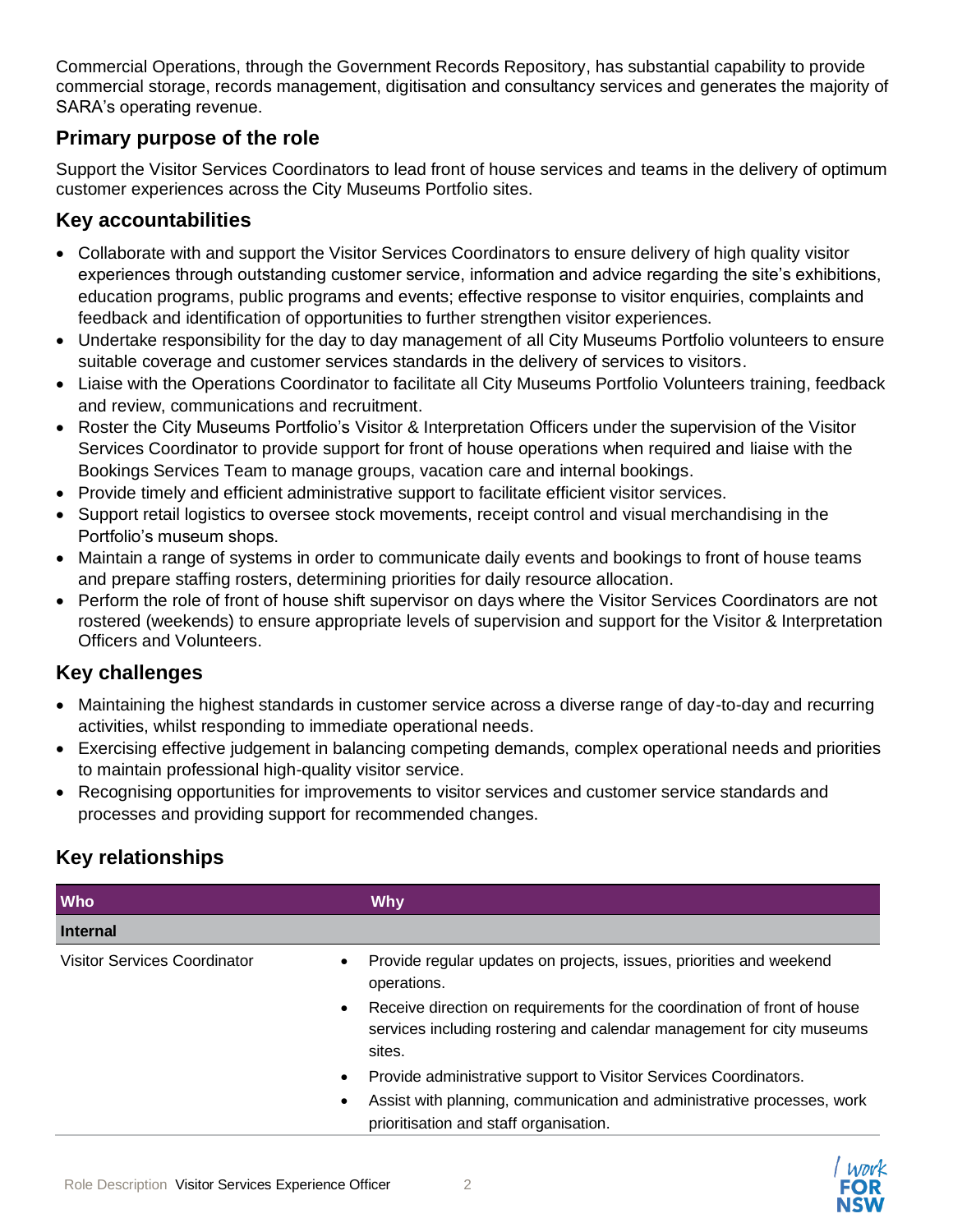| Who                                                                         | <b>Why</b>                                                                                                                                                                                                                                                                                                                                                                                                                                                                                                                                                                                                                                                                                           |
|-----------------------------------------------------------------------------|------------------------------------------------------------------------------------------------------------------------------------------------------------------------------------------------------------------------------------------------------------------------------------------------------------------------------------------------------------------------------------------------------------------------------------------------------------------------------------------------------------------------------------------------------------------------------------------------------------------------------------------------------------------------------------------------------|
| Visitor & Interpretation Officers<br><b>Museum Volunteers</b>               | Provide advice on programs, displays, tour bookings and resource needs.<br>Plan and communicate staffing requirements and rosters.<br>Action communications in a timely manner to internal and external parties.<br>Apply advanced leadership skills whilst providing supervision and support<br>$\bullet$<br>to front of house teams in the absence of the Visitor Services<br>Coordinators.<br>Provide advice on programs, displays and tour bookings.<br>Apply advanced leadership skills whilst providing supervision and support<br>to front of house teams in the absence of the Visitor Services<br>Coordinators.<br>In collaboration with Producer, Volunteers & Interns Program, Operations |
|                                                                             | Coordinator and under direction of Visitor Services Coordinator take<br>responsibility for day to day management of Museum volunteers across<br>the portfolio.                                                                                                                                                                                                                                                                                                                                                                                                                                                                                                                                       |
| <b>Operations Coordinator</b>                                               | Liaise with to ensure Volunteer operations across the Portfolio sit within<br>the broader Agency and Portfolio Volunteer strategy.<br>Liaise with to support all Portfolio Volunteer training, feedback and review,<br>communications and recruitment processes.<br>Receive advice re Portfolio operational financial compliance.<br>٠                                                                                                                                                                                                                                                                                                                                                               |
| <b>Retail Team</b>                                                          | Liaise with regularly to communicate changes in inventory, promotions<br>٠<br>and visual merchandising to the visitor services team.<br>Collaborate with to oversee inventory management for stock transfers<br>and support retail shop stocktakes to ensure up to date records and<br>appropriate stock levels.                                                                                                                                                                                                                                                                                                                                                                                     |
| <b>Digital Interpretation Support</b><br><b>Technician and Digital Team</b> | Liaise with regularly to ensure all systems are functional and the visitor<br>experience is operational.<br>Receive training from regarding providing on-site support as required.<br>Develop and maintain effective working relationships.                                                                                                                                                                                                                                                                                                                                                                                                                                                          |
| Other City Portfolio staff and other<br>Teams/Portfolios                    | Provide advice on displays, tour bookings, procedures and resource<br>needs.<br>Instigate networking and maintain effective interaction and cooperation<br>٠<br>across the Agency.<br>Manage the site diary to ensure effective communications amongst the<br>Portfolio team and delivery of excellent customer service.                                                                                                                                                                                                                                                                                                                                                                             |
| <b>External</b>                                                             |                                                                                                                                                                                                                                                                                                                                                                                                                                                                                                                                                                                                                                                                                                      |
| <b>Visitors</b>                                                             | Model the delivery of excellent customer service during ticket & retail<br>٠<br>sales to the visitor services team.<br>Deliver site interpretation, information and tours/talks as required.<br>٠<br>Provide information about tours, programs, events, membership program,<br>٠<br>Sydney Living Museums and answer general enquires.<br>Monitor visitor movement and flow throughout the Portfolio sites to ensure<br>٠<br>the best possible visitor experience.<br>Ensure visitors observe conditions of entry and security of collection and<br>٠<br>sites.                                                                                                                                      |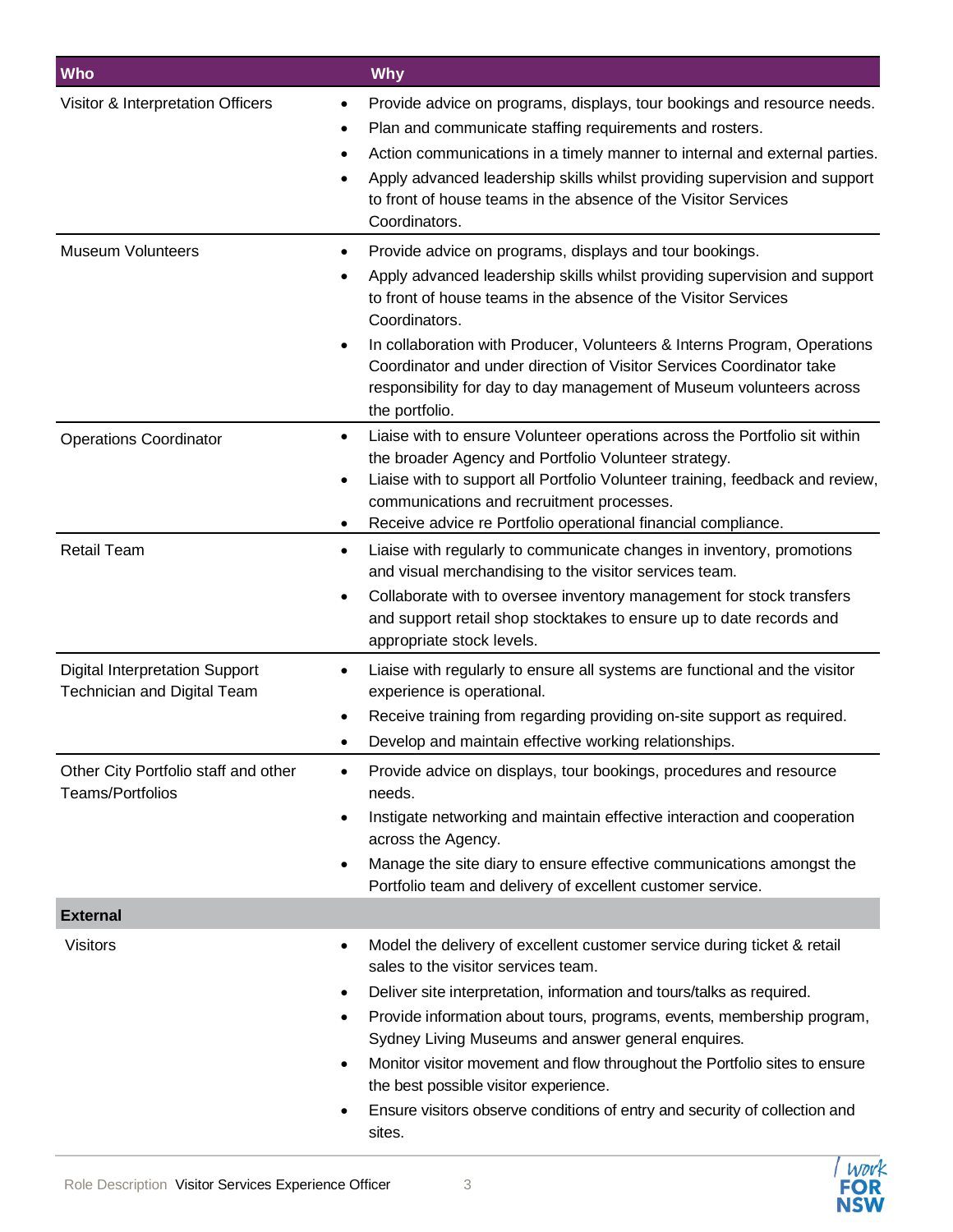# **Role dimensions**

#### **Decision making**

This role:

- Exercises discretion and judgement, within overall direction from the Visitor Services Coordinator, for planning, organising and implementing priorities and managing day-to-day operational requirements.
- Makes decisions and applies judgement in planning and selecting appropriate resources and equipment, options and processes required to deliver agreed outcomes, with minimum or no supervision. Consults with supervisor on issues with the potential to escalate or create precedent.
- Refers to supervisor for decisions that require change or fall outside standard guidelines and practices.
- Exercises discretion and judgement in referral of enquiries/requests and/or complaints and correspondence.
- Takes active ownership of own work.

#### **Reporting line**

This role reports to the two Visitor Services Coordinators, City Museums Portfolio.

**Direct reports**

Nil (indirect supervision of Visitor & Interpretation Officers on weekends and in absence of Visitor Services Coordinators).

#### **Budget/Expenditure**

Nil

# **Essential requirements**

- Ability to work a fixed roster including ongoing regular weekends.
- Extensive experience in busy customer service roles.
- Experience working with a range of relevant office productivity software applications and business systems for web, visitor and event management.
- Current NSW Working With Children Check.
- Possession of a valid NSW driving licence.

# **Capabilities for the role**

The NSW Public Sector Capability Framework applies to all NSW public sector employees. The Capability Framework is available at [www.psc.nsw.gov.au/capabilityframework](http://www.psc.nsw.gov.au/capabilityframework)

#### **Capability summary**

Below is the full list of capabilities and the level required for this role. The capabilities in bold are the focus capabilities for this role. Refer to the next section for further information about the focus capabilities.

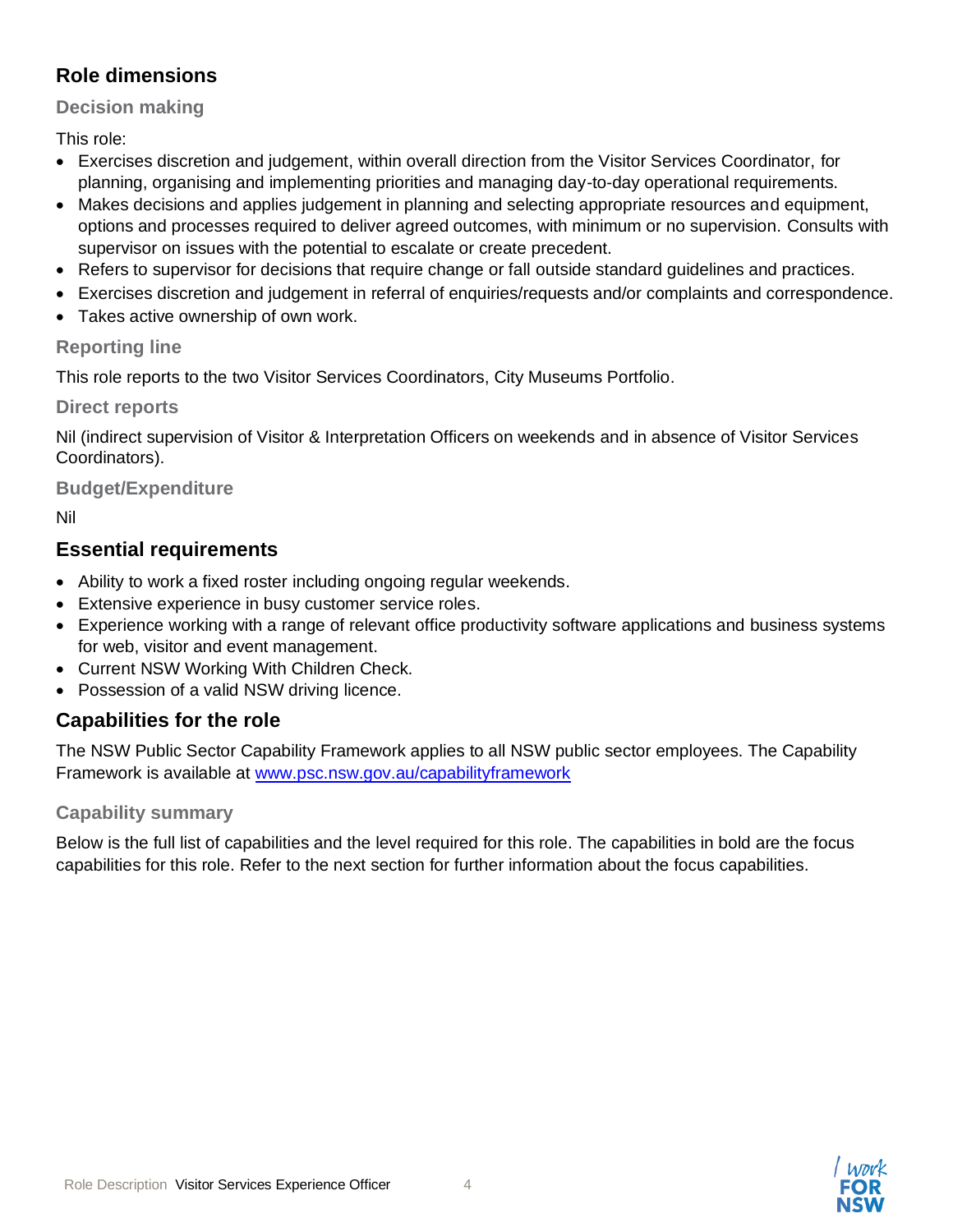| <b>NSW Public Sector Capability Framework</b> |                                     |                     |  |
|-----------------------------------------------|-------------------------------------|---------------------|--|
| <b>Capability Group</b>                       | <b>Capability Name</b>              | Level               |  |
| Jersonal<br><b>Attributes</b>                 | Display Resilience and Courage      | Intermediate        |  |
|                                               | Act with Integrity                  | Intermediate        |  |
|                                               | <b>Manage Self</b>                  | <b>Intermediate</b> |  |
|                                               | <b>Value Diversity</b>              | Foundational        |  |
| Relationships                                 | <b>Communicate Effectively</b>      | Intermediate        |  |
|                                               | <b>Commit to Customer Service</b>   | Intermediate        |  |
|                                               | <b>Work Collaboratively</b>         | Intermediate        |  |
|                                               | Influence and Negotiate             | Intermediate        |  |
| <b>Results</b>                                | <b>Deliver Results</b>              | Intermediate        |  |
|                                               | <b>Plan and Prioritise</b>          | Foundational        |  |
|                                               | <b>Think and Solve Problems</b>     | <b>Intermediate</b> |  |
|                                               | Demonstrate Accountability          | Intermediate        |  |
| lusiness<br><b>Enablers</b>                   | Finance                             | Foundational        |  |
|                                               | <b>Technology</b>                   | <b>Foundational</b> |  |
|                                               | Procurement and Contract Management | Foundational        |  |
|                                               | <b>Project Management</b>           | Foundational        |  |

#### **Focus capabilities**

The focus capabilities for the role are the capabilities in which occupants must demonstrate immediate competence. The behavioural indicators provide examples of the types of behaviours that would be expected at that level and should be reviewed in conjunction with the role's key accountabilities.

| <b>NSW Public Sector Capability Framework</b>                             |              |                                                                                                                                                                                                                                                                                                                                                                                              |  |
|---------------------------------------------------------------------------|--------------|----------------------------------------------------------------------------------------------------------------------------------------------------------------------------------------------------------------------------------------------------------------------------------------------------------------------------------------------------------------------------------------------|--|
| <b>Group and Capability</b>                                               | Level        | <b>Behavioural Indicators</b>                                                                                                                                                                                                                                                                                                                                                                |  |
| <b>Personal Attributes</b><br>Manage Self                                 | Intermediate | Adapt existing skills to new situations<br>$\bullet$<br>Show commitment to achieving work goals<br>$\bullet$<br>Show awareness of own strengths and areas for growth and<br>٠<br>develop and apply new skills<br>Seek feedback from colleagues and stakeholders<br>$\bullet$<br>Maintain own motivation when tasks become difficult<br>$\bullet$                                             |  |
| <b>Relationships</b><br>Intermediate<br><b>Commit to Customer Service</b> |              | Support a culture of quality customer service in the<br>٠<br>organisation<br>Demonstrate a thorough knowledge of the services provided<br>$\bullet$<br>and relay to customers<br>Identify and respond quickly to customer needs<br>$\bullet$<br>Consider customer service requirements and develop<br>$\bullet$<br>solutions to meet needs<br>Resolve complex customer issues and needs<br>٠ |  |